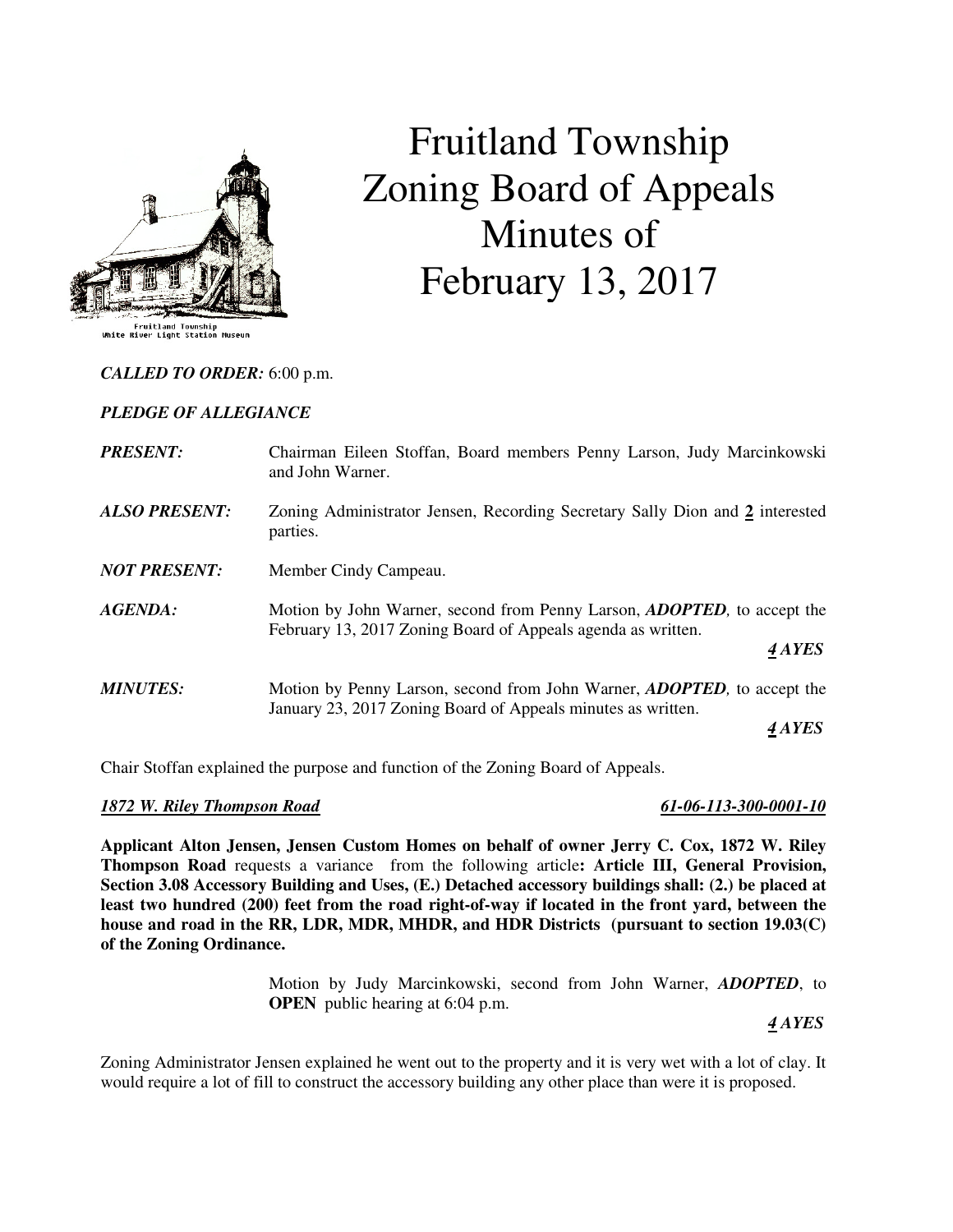## **Zoning Board of Appeals** February 13, 2017 **2017**

Applicant Alton Jensen was here on behalf of owner Jerry C. Cox to answer questions. He said it would be a huge expense to bring in the fill that would be required to place the proposed accessory building in any other place on the property because it is so wet.

# *PUBLIC COMMENT:*

**1.** Dustin Schaner, 4509 Gibson, Muskegon, **supports.** 

# *CORRESPONDENCE:*

- 1. Jeremy Christian, 14964 178<sup>th</sup> Avenue, Grand Haven, owns 2 parcels (W. Riley Thompson Road) **supports**.
- **2.** John P. Lundell Sr., owns one parcel (Lorenson Road) **supports.**

Zoning Administrator Jensen asked to make one more comment. When going through the variance checklist number 6. asks "Would the granting of the variance result in a special privilege to the property owner not shared by other property owners in the same zoning district? (i.e. do other property owners have garages, porches, outbuildings, etc.)" The pictures he took shows four other buildings were encroaching on the 200' setback right in the block this proposed building is, two are houses and two are buildings.

> Motion by John Warner, second from Penny Larson, *ADOPTED*, to *CLOSE* public hearing at 6:15 p.m.

 *4 AYES* 

### *BOARD COMMENTS:*

Board Member Warner stated anywhere they try and construct this building they will have a problem; this whole hill is nothing but clay.

Board Member Marcinkowski asks about a future road that is part of the site plan. Who is putting this road in, is it the Muskegon County Road Commission or will it be private?

Zoning Administrator Jensen stated he had spoken with Mr. Cox regarding that and it was a proposed private road he was thinking about putting in, however, it has been put on the back burner. He is not doing that at this time. Because of this the decision was made on this parcel not being a corner lot.

Chair Eileen Stoffan asked for clarification that the proposed private road was not being done.

Zoning Administrator Jensen stated that is correct it is not being done at this time.

Board Members discussed the size of the property. They were thinking it was smaller than what it is by looking at the site plan that was copied for them; however, Zoning Administrator Jensen advised the parcel size is over 70 acres.

Board Member Larson stated concern with the proposed accessory building being 25' tall and so close to the road.

Chair Eileen Stoffan advised the size is not in question, only the location is.

Zoning Administrator Jensen stated the proposed location is the best option, however, may not be the only option.